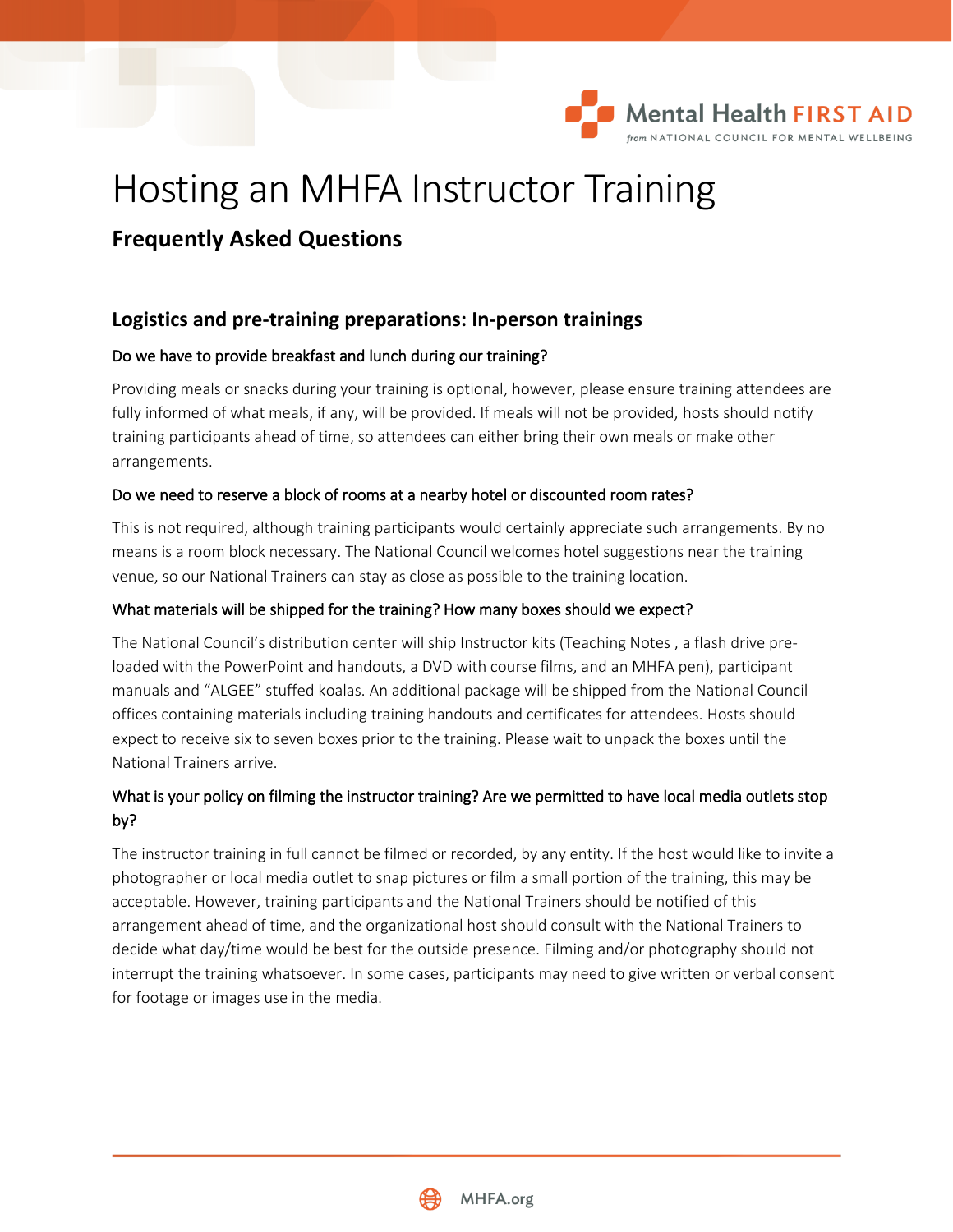

## **Logistics and pre-training preparations: Virtual trainings**

### What are the IT requirements for the virtual training?

Participants must meet these IT requirements to be eligible for the course:

- *Computer* Windows or Apple desktop or laptop computer
- *Phone or tablet (backup audio/video option)* For the best experience, we highly recommend that users join the course from a laptop or desktop computer. Phones may be used for audio support.
- *Microphone and speakers –* Participants whose computers do not have a microphone and/or speakers can use the dial-in option from their phone for audio.
- *HD Webcam* Either built into the user's device or external.
- *Internet Connection –* We recommend an internet speed of at least 5mbps upload/download speed. Users can test their internet speed here:<https://www.speedtest.net/>

#### How will participants receive their training materials?

Instructor candidates will receive instructions for ordering all course materials to be sent to their preferred address. The National Council will provide each candidate with a coupon code to zero out the cost of the materials. Using ground shipping, it typically takes three to five business days to receive an order.

## Can I host the virtual training in a conference room so all my Instructor candidates can be together in person?

We recommend everyone attend the training from their own office or home. Each Instructor Candidate must participate in the course using their own computer with their own camera and microphone. Candidates are not permitted to share a conference line or group camera, and they must use their own computers to participate in the chat and polls. They also need access to a private room for their one-onone coaching session. Should you choose to host everyone in the same building, the candidates are welcome to spend the breaks and lunch in person with each other, but they must return to their private spaces with their individual devices when class reconvenes.

### Can I observe the virtual training?

We welcome our hosts to observe the 3-day virtual training. Please let us know in the weeks leading up to your training that you intend to observe, and a member of our team will connect you with the National Trainers.

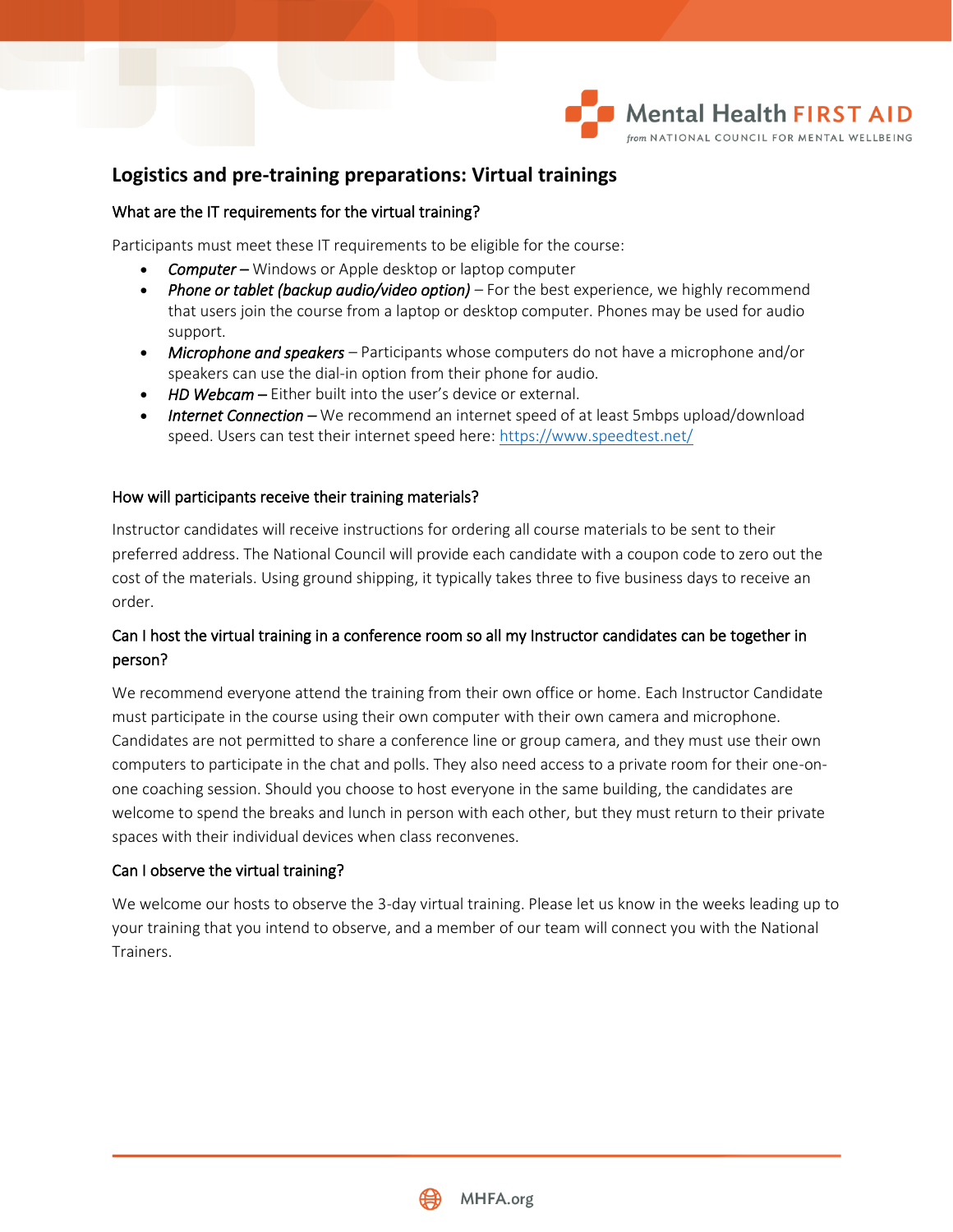

## **Application and registration process**

## What applicants make the best Instructor candidates for the program? Are there specific credentials they must have?

No specific academic or professional credentials are required for Instructor candidates. Qualified Instructors may come from all levels of an organization – including CEOs and front-line staff. Host organizations should choose the best advocates for the program in their area. The Instructor application focuses on candidates' knowledge of or experience with mental health issues, prior experience in training adult learners, and commitment and capability to roll out Mental Health First Aid in the community if certified. We look for individuals who are passionate about mental health education, have formulated a feasible plan to sustain the program, and have a certain degree of training/teaching experience.

### As host, what are my responsibilities regarding applications and registration?

The host is responsible for recruiting Instructor candidates and ensuring they apply prior to the deadline for applications (three weeks before the course). MHFA USA will provide private application instructions specific to your course; you must share them with your Instructor candidates. We will also provide you with regular roster updates; please check them regularly so you can remind your candidates to apply. Before sending your Instructor candidates their next steps, confirm your final roster one more time with a member of our team.

### May I invite additional Instructor candidates to my training?

The Instructor training can accommodate up to 16 candidates. While you may invite additional people to apply, they would not be guaranteed a spot in the course, and you will be responsible for communicating to them that they are on your waitlist, and contacting them should a spot become available.

### One of my candidates dropped out, can I replace them in the class?

We cannot make changes to your roster less than one week in advance of your course. If you need to replace a candidate, that replacement needs to complete an application online and they will need to complete their course pre-work prior to the start of the training. Please note that if the dropped candidate already ordered their course materials, they would need to transfer them to the replacement or ship the course materials back to the National Council.

## **Training attendance and completion**

### What flexibility is there for training participants who need to leave early or miss certain days?

All Instructor candidates must attend the entirety of the training to be eligible for certification. Individuals who leave early for prior obligations or flight arrangements will not be considered for certification. If there are extenuating circumstances, such as a sudden illness, please contact the National Council immediately.

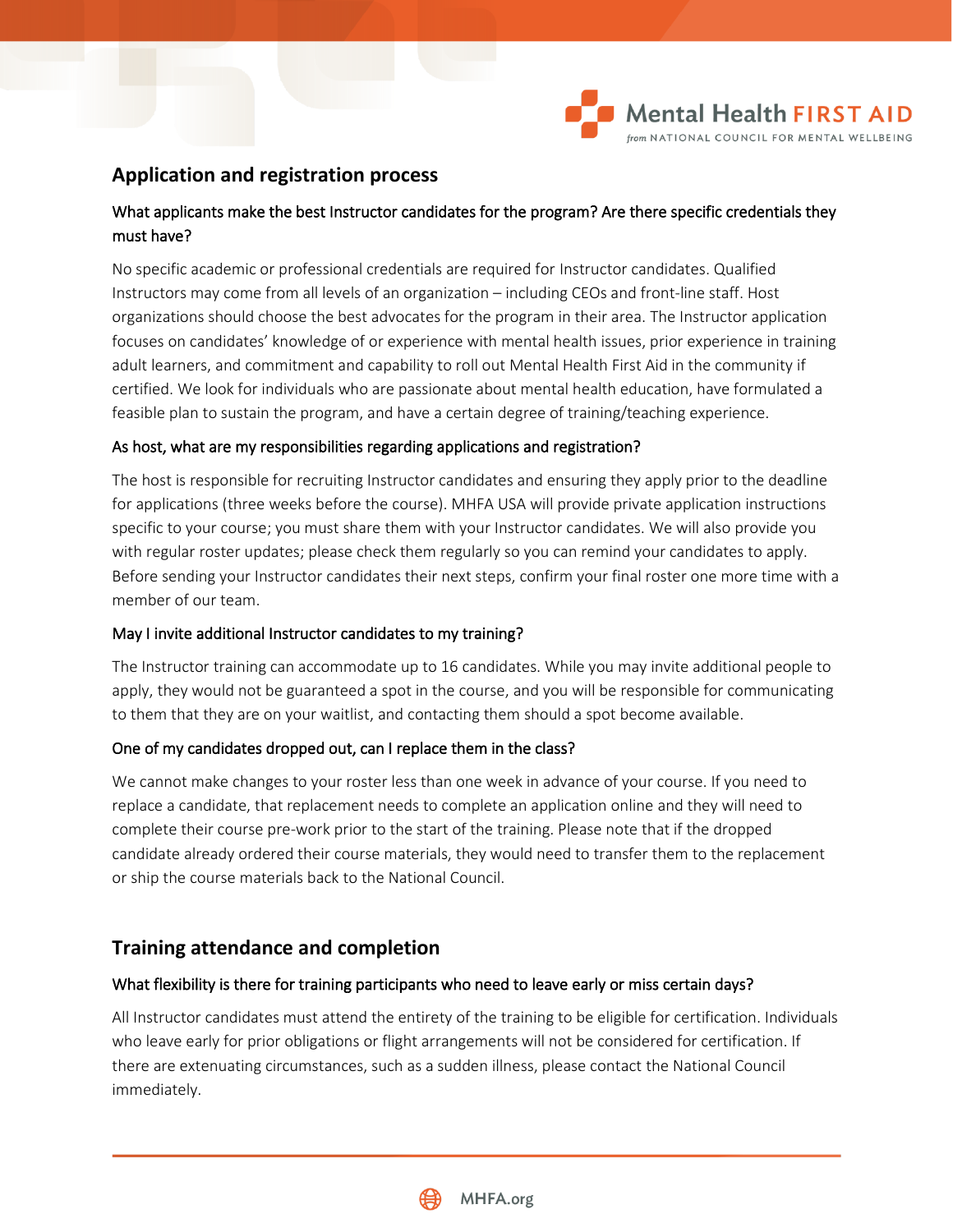

#### What happens if someone doesn't pass the certification training?

It is not guaranteed that all Instructor candidates will successfully pass the Instructor certification training. To obtain certification, they must successfully complete and pass a written exam and a presentation. The National Trainers support candidates in every way possible to help them pass the course if the ability and passion is evident.

If a National Trainer is unable to pass a candidate, that Trainer will meet with the individual privately to discuss the reasoning behind their decision. If the National Trainer feels that the individual has potential to be an Instructor and would benefit from a "do-over" presentation, they will offer this option to the participant. If the participant is still unable to convey the course materials and/or present the curriculum with confidence and clarity, the National Trainer may decide that the participant will not be certified as an instructor. For more information, refer to the provisional certification document included in the toolkit.

#### Does the National Council offer continuing education units for the in-person and virtual trainings?

The Mental Health First Aid Instructor Trainings are currently approved for 18 continuing education units (CEUs). Instructor candidates may only earn CEUs if they attend all scheduled days of the training. The National Council for Mental Wellbeing can process CEU certificates for social workers through the National Association of Social Workers (NASW) within 60 days of program completion. Note: No NASW CEUs are offered through Idaho, Michigan, New Jersey, New York or Oregon.

If you would like to obtain CEUs outside of NASW, you must apply for them independently. While the National Council can assist by providing materials requested for the application, the Instructor candidate or host would need to identify the local CEU application process and necessary documentation.

## **Next steps for MHFA courses**

#### My Instructors have questions about how to schedule their classes or order their materials, can you help?

The team a[t MHFAHostSites@tTheNationalCouncil.org](mailto:MHFAHostSites@tTheNationalCouncil.org) is only equipped to assist with questions and issues related to the private 3-day Instructor Training. Instructors who have questions about teaching their First Aider classes must use the Request Assistance Form on MHFA Connect. They can access the form on the Connect Resources Tab and filter by category on the left-hand side of the screen.

#### How can I view my Instructors' evaluation data or order materials in bulk for their classes?

We recommend that hosts become Coordinators for their Instructors. Coordinator access allows a designated individual to "act as" an Instructor in MHFA Connect, adding other Instructors' upcoming courses to the system, managing participant lists and evaluation feedback, and ordering materials on the Instructor's behalf. You can also download aggregate data reports, which are helpful for grant reporting.

To be added as a Coordinator, complete the Coordinator Access Form found in the Instructor toolkit. If you already have an account, you can submit the form through the Request Assistance Form on MHFA Connect. If you are requesting Coordinator Access and are not currently a MHFA Instructor, the